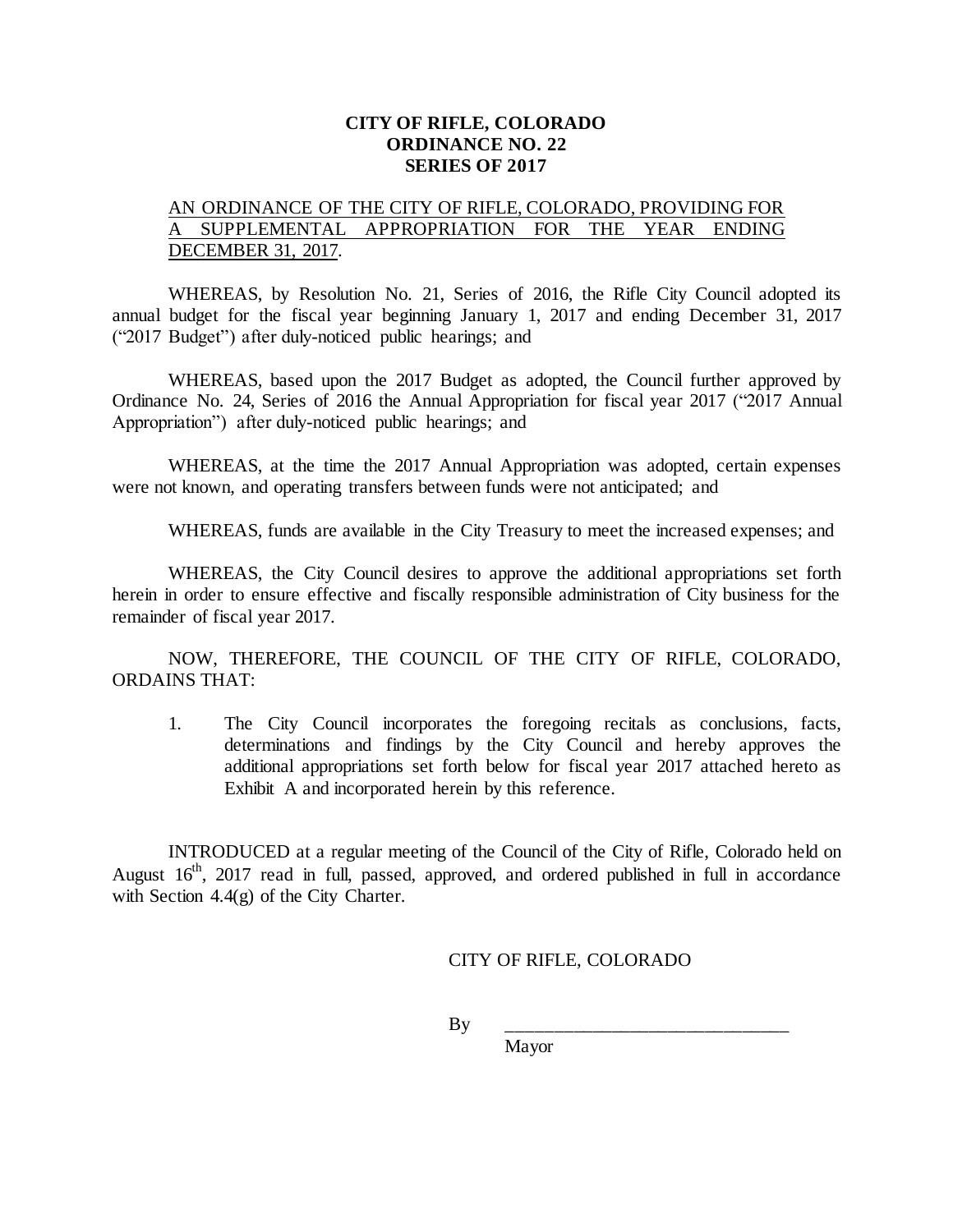City of Rifle, Colorado Ordinance No. 22, Series of 2017 Page 2 of 2

\_\_\_\_\_\_\_\_\_\_\_\_\_\_\_\_\_\_\_\_\_\_\_\_\_\_\_\_\_\_\_\_\_\_

ATTEST:

City Clerk